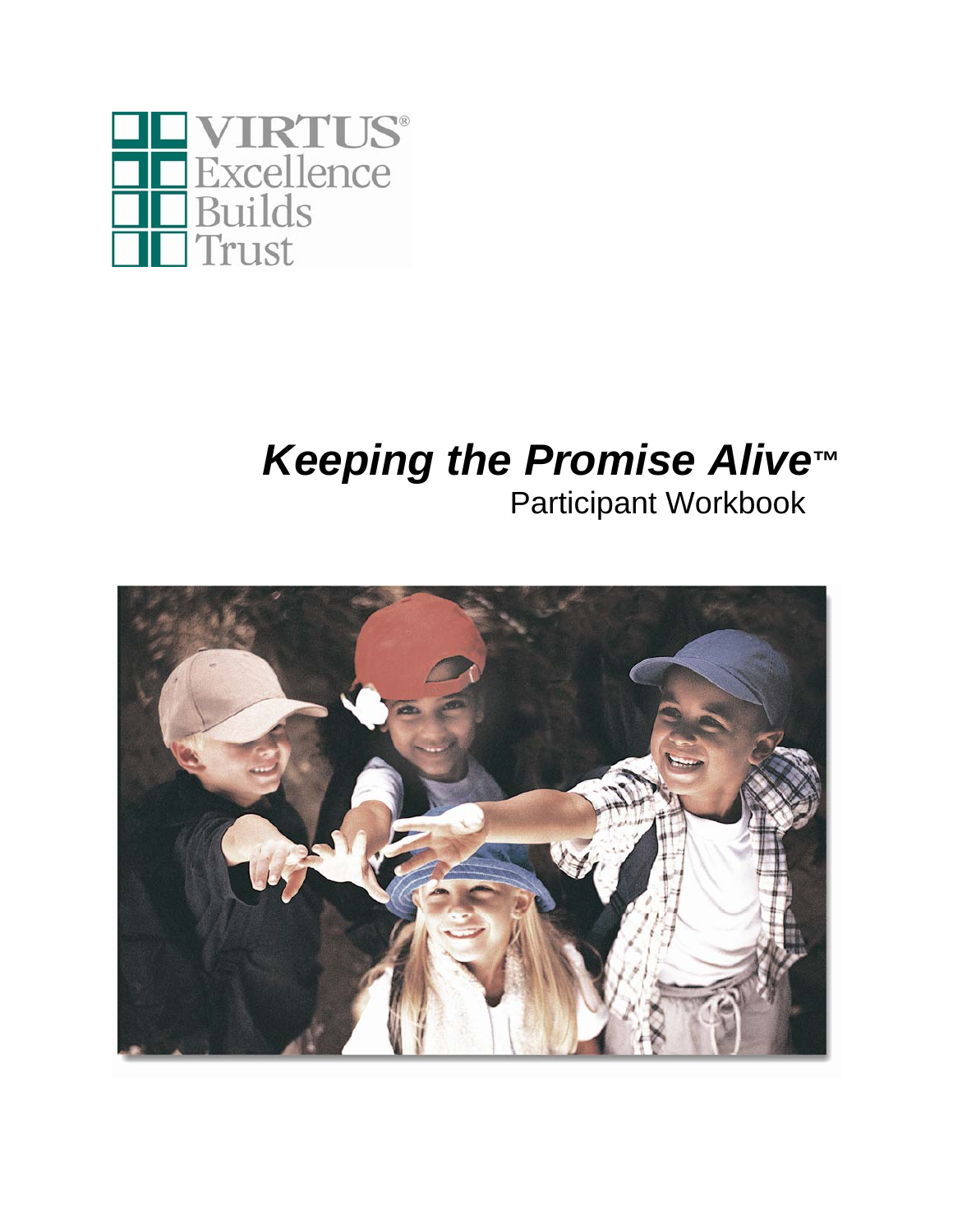© 2010 by NCS Risk Services, LLC (NCS). All rights reserved. No part of this document may be reproduced or distributed in any form except by prior written permission from NCS. Protecting God's Children, A Time to Protect All Children, A Plan to Protect All Children, and Keeping the Promise Alive, are trademarks of NCS.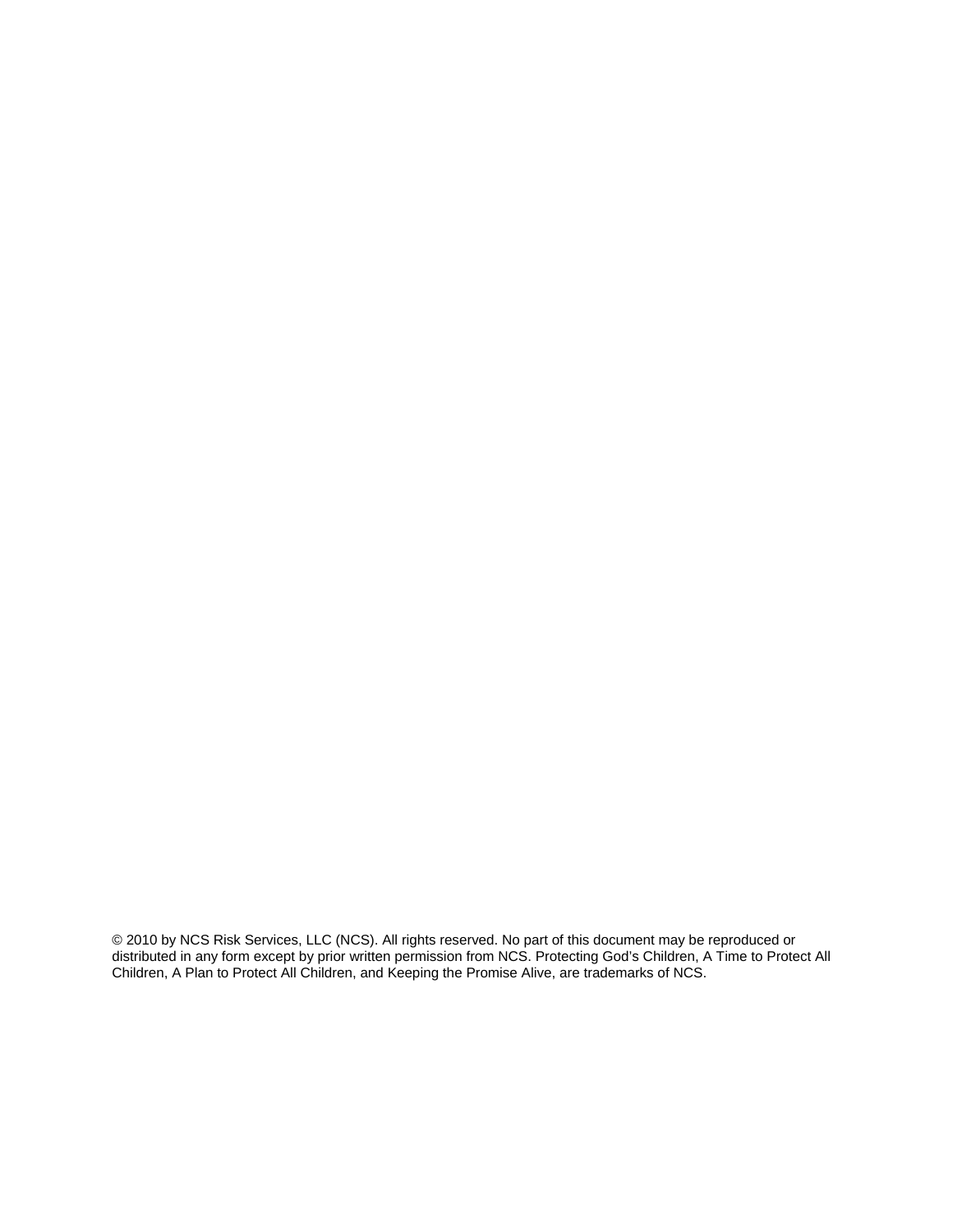

## **A Prayer for Healing Victims of Abuse**

God of endless love, ever caring, ever strong, always present, always just: You gave your only Son to save us by the blood of his cross.

Gentle Jesus, shepherd of peace, join to your own suffering the pain of all who have been hurt in body, mind, and spirit by those who betrayed the trust placed in them.

Hear our cries as we agonize over the harm done to our brothers and sisters. Breathe wisdom into our prayers, soothe restless hearts with hope, steady shaken spirits with faith: Show us the way to justice and wholeness, enlightened by truth and enfolded in your mercy.

Holy Spirit, comforter of hearts, heal your people's wounds and transform our brokenness. Grant us courage and wisdom, humility and grace, so that we may act with justice and find peace in you.

We ask this through Christ, our Lord. Amen.

Copyright © 2004, United States Conference of Catholic Bishops. All rights reserved. To order publication No. 5-506, call 800-235-8722.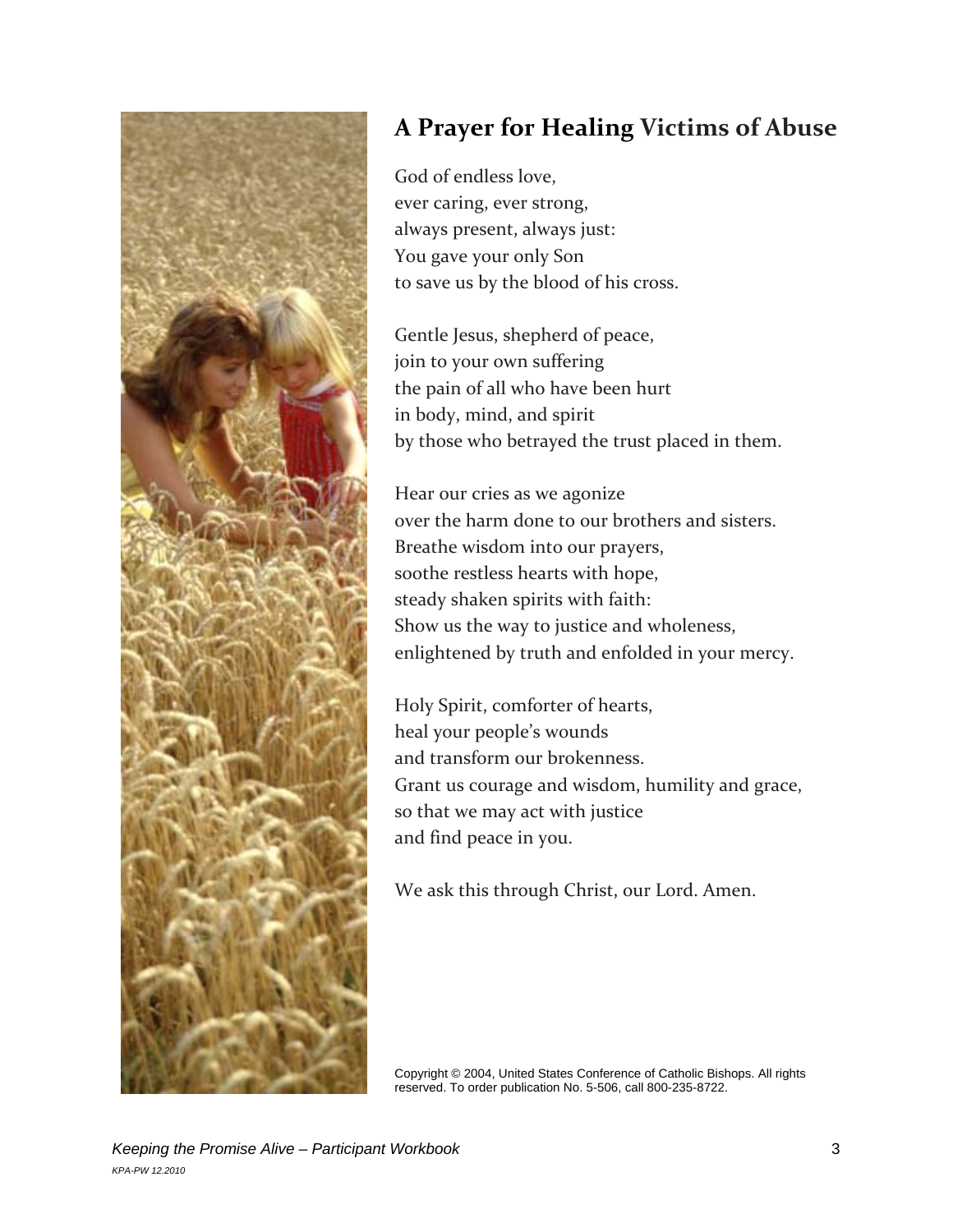## **A Quick Review Of The Five Steps of Protecting God's Children**®

## **Step One—***Know the Warning Signs*

Knowing the warning signs means that we can recognize the early signs of an inappropriate relationship with a child. If we know the warning signs, then we can identify potential abuse before it happens.

A potential child molester:

- Discourages other adults from participating or monitoring.
- Always wants to be alone with children.
- **IF** Is more excited to be with children, often without permission.
- Goes overboard touching.
- **Always wants to wrestle or tickle.**
- Thinks the rules do not apply to them.
- **Uses bad language or tells dirty jokes to children.**
- Shows children pornography.

## **Step Two—***Control Access*

Controlling access means that we are careful about whom we allow to work with our children. It also sends a message to potential child molesters that we are alert about child sexual abuse.

- **Communicate the Church's commitment to keeping children safe.**
- Use written, standard applications.
- Require criminal background checks.
- Conduct face-to-face interviews.
- Check references.

### **Step Three—***Monitor all Programs*

Child molesters look for ways to spend time alone with children. If they know someone is watching, they have more trouble finding opportunities to abuse without getting caught.

- **If identify secluded areas, lock empty rooms.**
- Develop policies regarding use of secluded areas.
- Do not permit children to enter staff-only areas.
- Only meet with children in places visible to other adults.
- **Supervisors should look in on activities.**
- Make sure enough adults are involved in programs.
- Allows parents to drop in on programs.
- Don't start new programs without a review and approval process.
- **Monitor young people's computer use.**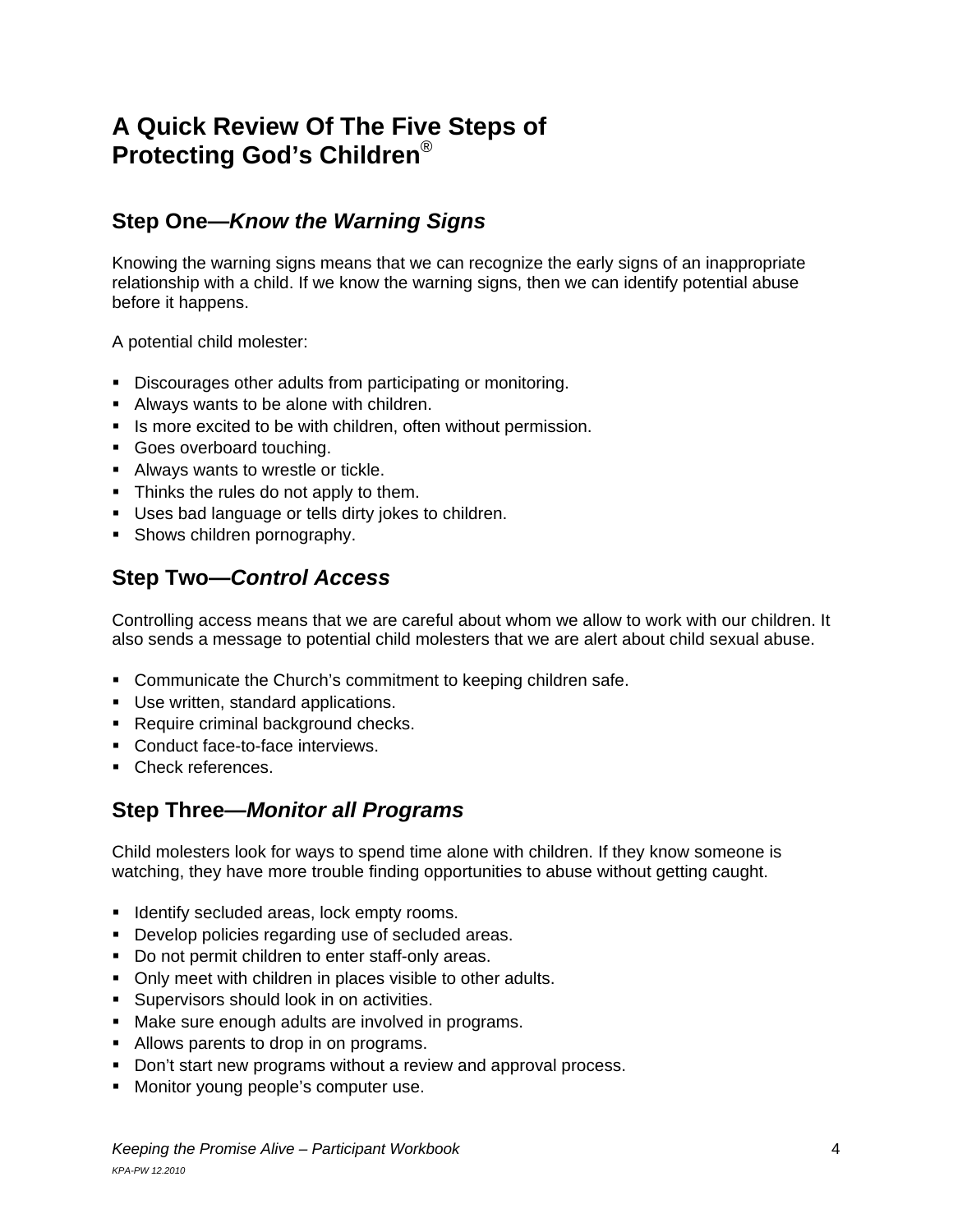## **Step Four—***Be Aware*

Being aware means that parents and other caring adults should know what is going on in the lives of the children and young people in their care. When we observe and communicate with our children and youth, we are more likely to detect the signs that indicate they are in danger.

Parents and other adults who work or volunteer with children or youth should:

- **Talk to them.**
- **Listen to them.**
- Observe them.
- **EXT** Let them know they can tell you anything.
- Teach about protecting themselves if someone tries to touch them or makes them uncomfortable.

Patents should also teach their children where their private body parts are and the correct anatomical names.

## **Step Five—***Communicate Your Concerns*

Communicating concerns means telling someone when you are uncomfortable with a situation or if you suspect abuse. It means paying attention to your own feelings and not waiting until it is too late. Only by communicating our concerns can we use our knowledge to protect children. Even if abuse is not occurring, it is still important to let others know when you have concerns.

- **Talk to the person involved, and/or**
- **Speak to their supervisor, and/or**
- Notify a church official, and/or
- Call the police.

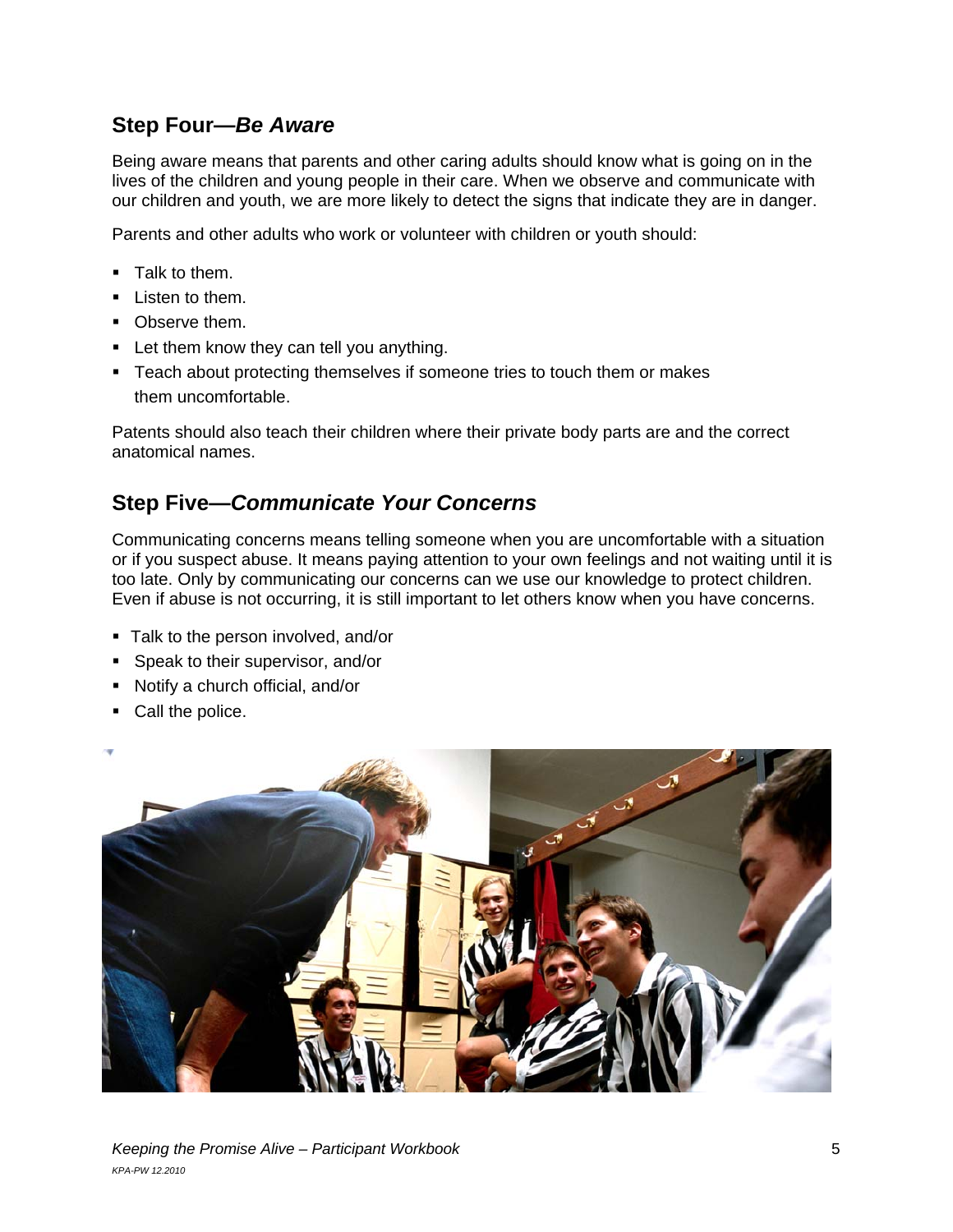

## **Awareness**

### **Warning signs of a potential perpetrator are:**

- **Gives gifts without permission and** often tells the children not to tell.
- Takes photographs of other people's children without permission or creates photo albums or journals of interactions with other people's children.
- Always wants to be alone with children. They discourage others from participating and they meet with children in secluded areas where they can't be monitored.
- They think the rules don't apply to them.
- **Goes overboard touching children** who are not their own.
- Lets children get away with things that their parents would not allow.
- Using sexually explicit jokes and sexual language and showing pornography.

### **Action Items:**

- Regularly check the Sex Offender Registry in your area.
- Have a healthy suspicion of all the adults who regularly interact with your children.
- Take action to make a difference in your parish, school, or organizational environment.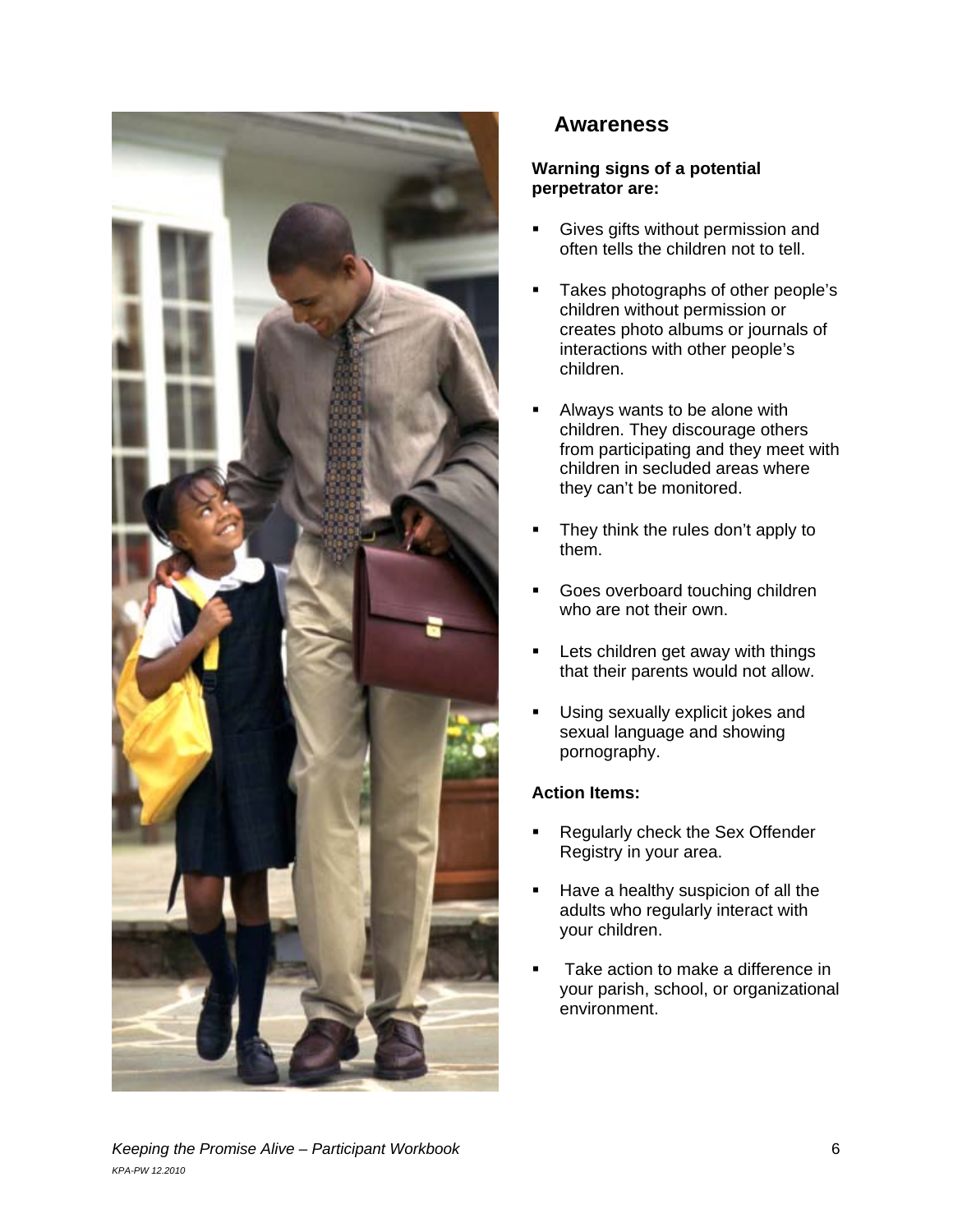## **Communication**

Although we have come a long way in our fight against child sexual abuse, much remains to be done. In the *Keeping the Promise Alive* DVD, you will see many ways that parishes and schools from across the United States have successfully implemented the "Five Steps" from the original *Protecting God's Children®* program and you will hear their success stories.

The video reminds us again that adults need to communicate any concerns they have about the behavior of another adult.

How do you communicate concerns?

- 1. Prepare by thinking through what you want to say.
- 2. Be specific about your concern.
- 3. Describe what made you uncomfortable.
- 4. \_\_\_\_\_\_\_\_\_\_\_\_\_\_\_\_\_\_\_\_\_\_\_\_\_\_\_\_\_\_\_\_\_\_\_\_\_\_\_\_\_\_\_\_\_\_\_\_\_\_\_\_\_\_\_\_\_\_\_\_\_\_\_\_\_\_\_\_ 5. \_\_\_\_\_\_\_\_\_\_\_\_\_\_\_\_\_\_\_\_\_\_\_\_\_\_\_\_\_\_\_\_\_\_\_\_\_\_\_\_\_\_\_\_\_\_\_\_\_\_\_\_\_\_\_\_\_\_\_\_\_\_\_\_\_\_\_\_
- 6. \_\_\_\_\_\_\_\_\_\_\_\_\_\_\_\_\_\_\_\_\_\_\_\_\_\_\_\_\_\_\_\_\_\_\_\_\_\_\_\_\_\_\_\_\_\_\_\_\_\_\_\_\_\_\_\_\_\_\_\_\_\_\_\_\_\_\_\_

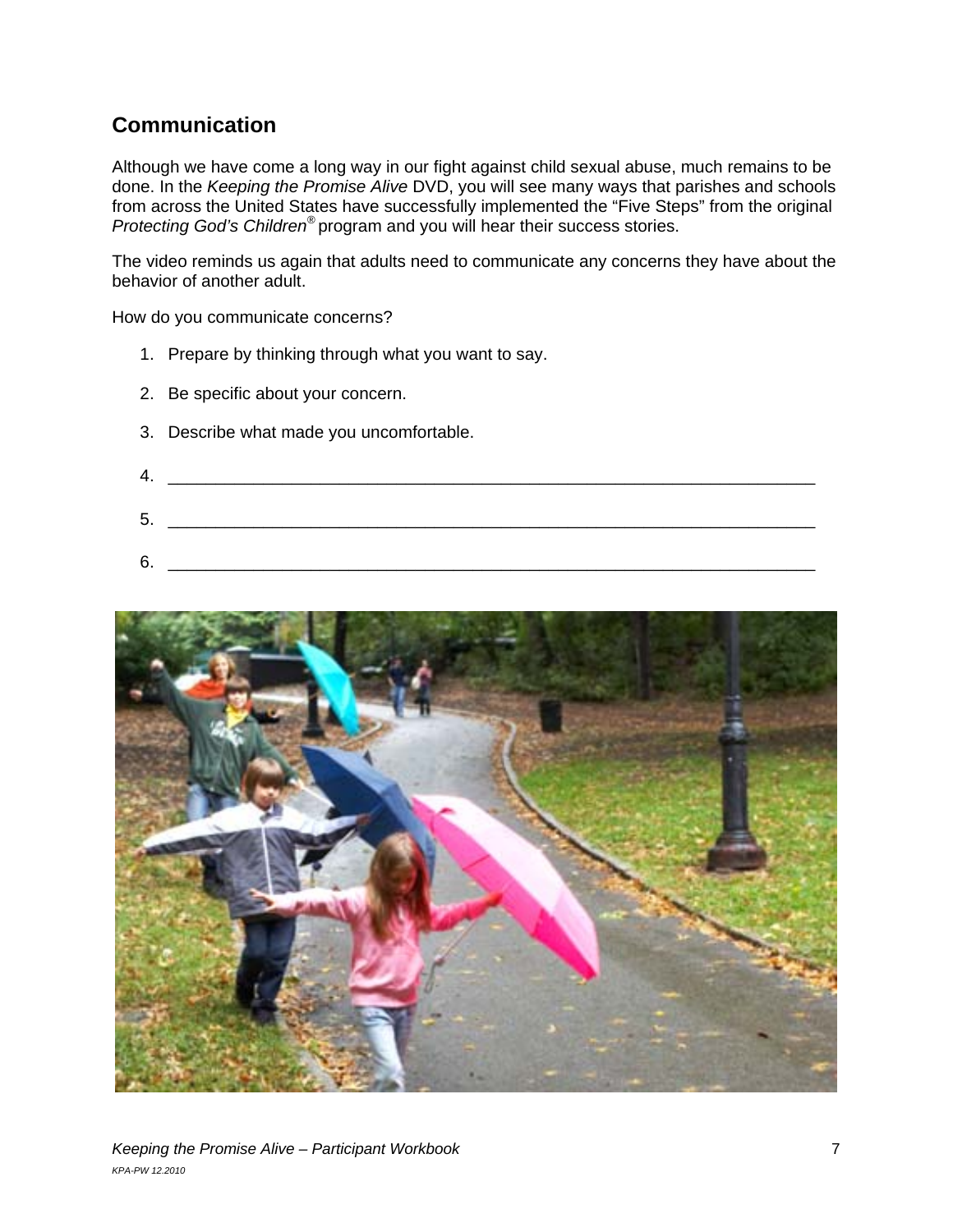## **Timely Response**

What are some methods to effectively ensure a timely response?

- 1. Install a computerized locking system on the main entrances to church facilities.
- 2. Establish a review process that includes parishioners and staff.
- 3. Create a form for use in reviewing all programs before beginning a program.
- 4. Openly discuss safety issues.
- 5. At an event, make sure at least two adults wait with the last child during pick-up.

List other ways that you are working to prevent child sexual abuse in your parish, school, and/or home:

- 1. Place windows in doors to ensure open access.
- 2. Make sure computers are located in open areas.
- 3. Ensure that there is sufficient adult supervision in all programs.
- 4. Monitor Internet activity.
- 5. In all things, create an environment where observation and communication are the norm.

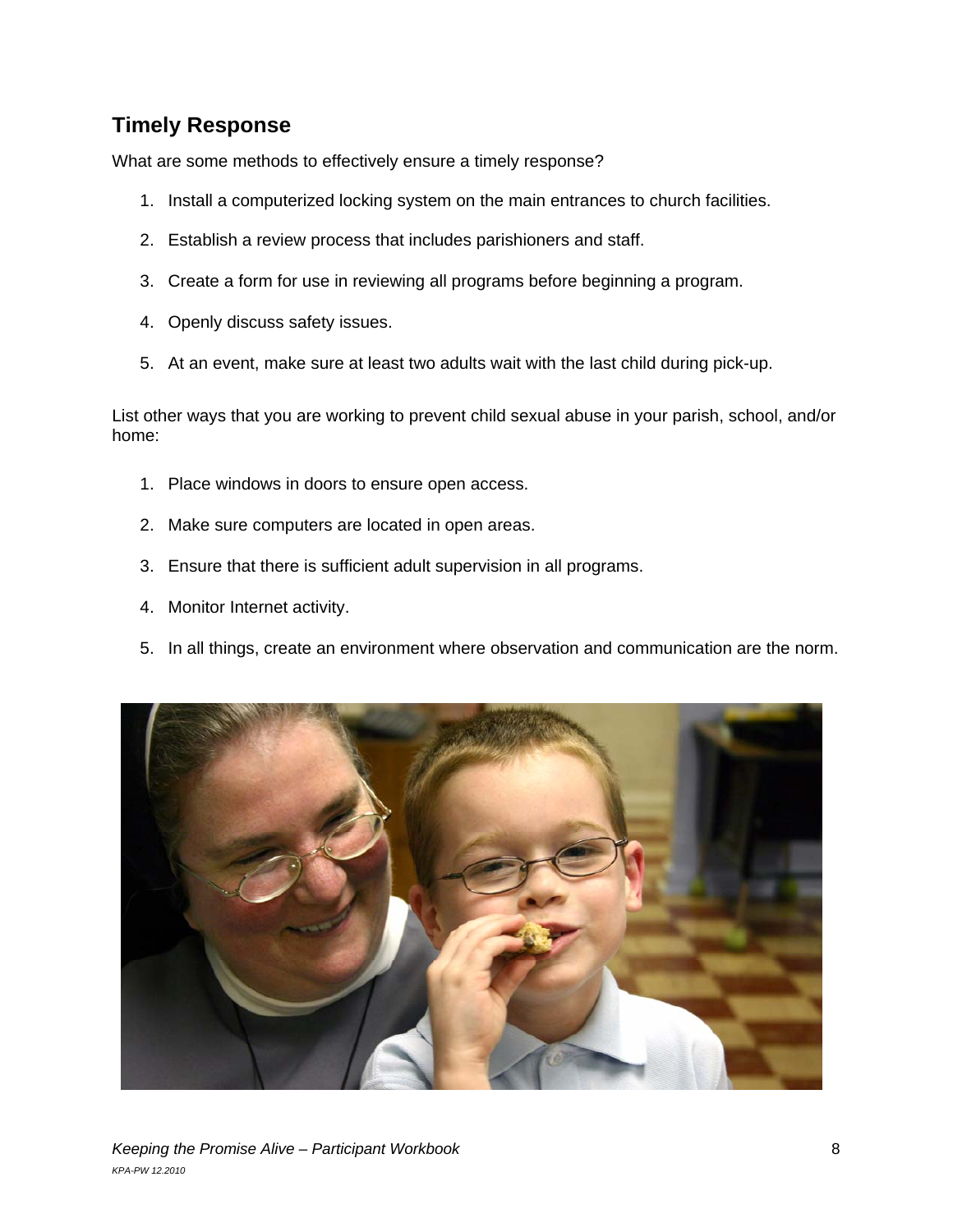## **Your Personal Commitment to Keeping the Promise Alive**

We hope that the Keeping the Promise Alive program has taught you new and better ways to protect the children and youth in your care. Take a few minutes to reflect on what you have learned and then choose one or two changes that **God is calling you to personally commit to as we continue our journey to prevent child sexual abuse**.

Write your commitment(s) below:

I promise to help implement the following change(s) in my parish and/or school or community.

I promise to help implement the following change(s) in my home or neighborhood.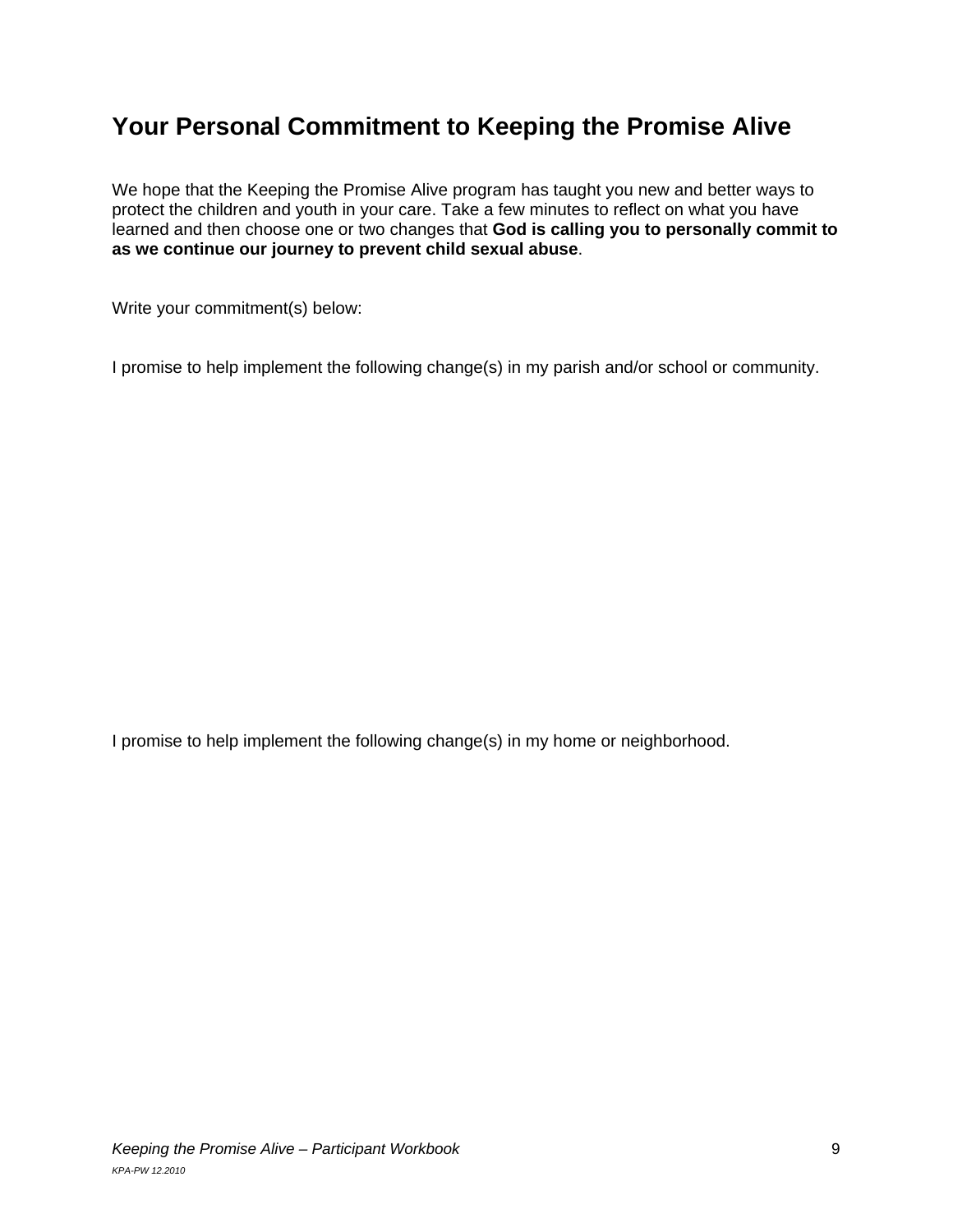## **Additional Information: Communicating Concerns**

### *How Can You Effectively Communicate Your Concerns? —* **Part 1**

Most people who attend a *Protecting God's Children*® awareness session understand that communicating concerns about risky behaviors directly to the person involved or the person's supervisor is the *right* thing to do. They understand that talking to anyone else, no matter what the justification or reason, is gossip and may cause irreparable harm. They also know that if *they* were doing something that caused concern, they would want to know so they would have an opportunity to correct their own behavior. Yet, we also know that it's difficult to initiate this type of conversation. With that in mind, here are some helpful suggestions.

Communicating to the individual involved or to that person's supervisor is the best way to handle a situation that causes you some concern about any behaviors that potentially place children in harm's way. When asked why people do not communicate directly to the person involved, among the most frequent answers are that the person does not want to risk being wrong about what they saw or heard, and does not want to risk retaliation for coming forward with suspicions. So, simply *knowing* the correct course of action doesn't make your response an easy one.

How do you communicate concerns effectively without compounding the existing problem or unnecessarily upsetting people? There are two important points to remember before you begin:

- What do you want to communicate? Think through the problem before bringing it up.
- **Create a context or framework for the conversation.**

#### **Think through what you want to communicate.**

When we see something that causes us concern or makes us feel uneasy, it is sometimes difficult to find the "right words" to use when we report our concerns. If you tell someone that you are concerned about his or her behavior, but you are not able to clearly describe the behavior, you are putting the other person in an uncomfortable position and likely, will make him or her angry. Before having such a conversation, think through what it is you want to say. Make sure you can explain to the person:

- **Exactly what you saw;**
- The reasons you were concerned; and,
- Why you are bringing this issue to him or her directly, instead of reporting it to his or her supervisor.

Communicating a concern is not an accusation of wrongdoing. Rather, it is an opportunity to allow someone to see a reflection of how he or she appears to others. By thinking through your communication and being sure about what you want to communicate, you can ensure that your message is clear and unambiguous.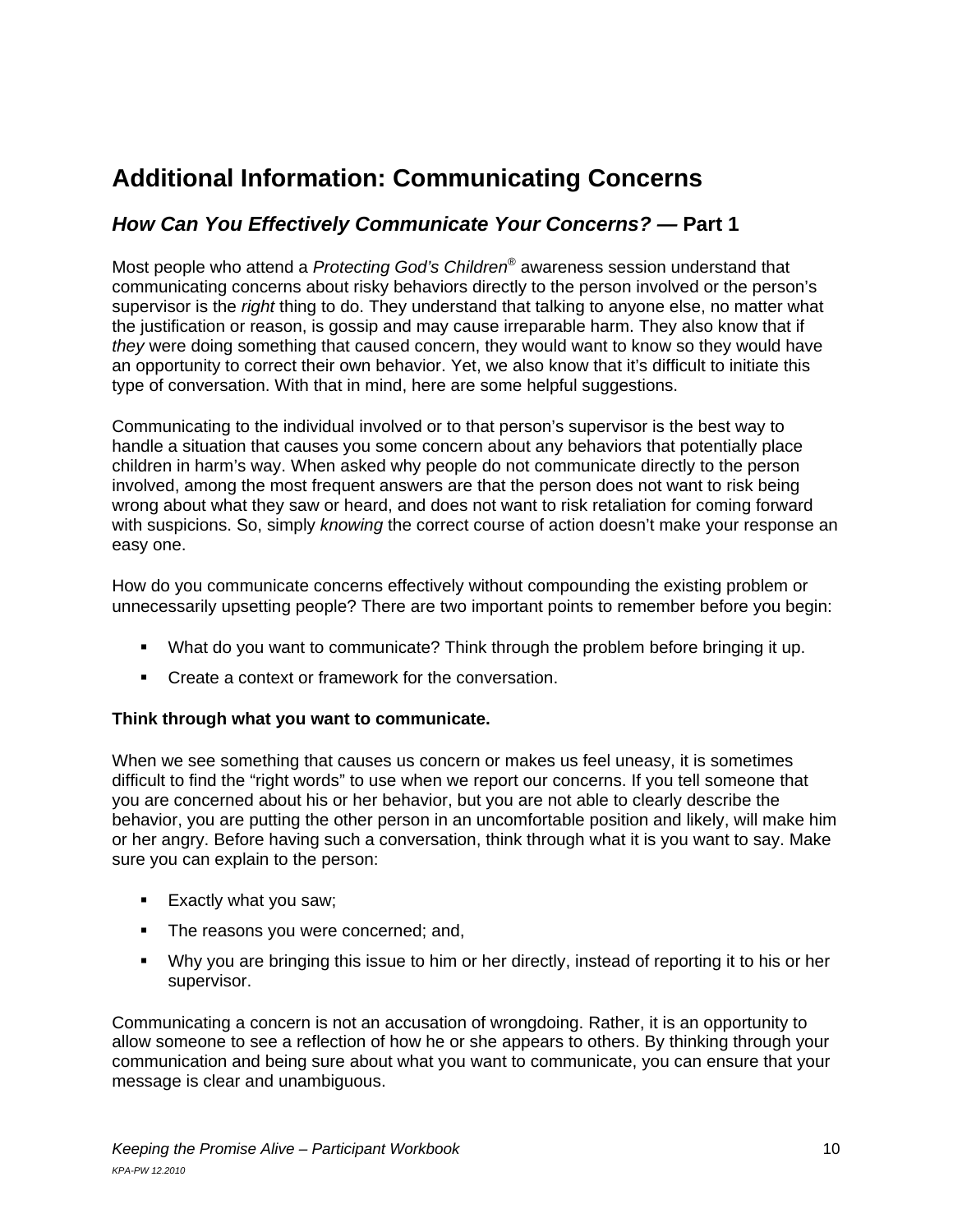#### **Create a context or framework for the conversation.**

It is highly probable that someone will become offended and/or upset upon hearing that you are concerned about his or her behavior with children. While it is impossible to guarantee that someone will not get upset or not be offended, it is possible to minimize the risk of that reaction by creating a framework or context for having the conversation.

Any time you are getting ready to have a serious conversation, it is important to begin by talking about *why* the conversation is necessary. When people understand that the reason you bring up an issue is because of your concern for them, they may be able to hear what you say as a *contribution* rather than a *condemnation*.

Creating a context or framework for the conversation might include explaining that after participating in a Protecting God's Children awareness session, you realized how important it is for all of us to monitor our own behavior, as well as the behavior of others around us who interact with children. You might tell the other person that you have made some changes to your own behavior and that you have observed them engaging in certain behaviors that others might interpret as a warning sign… and that's the reason for having the conversation.

Take the time to establish the framework for the conversation. Let the person know that you are not accusing him or her of anything. Assure the person that you believe he or she has only the best of intentions, and that your fear is that he or she is engaging in certain behaviors "without thinking," and that those behaviors could place him or her or the children they care about in harm's way.

**Bottom Line:** Communicating our concerns can be challenging for each of us. No one wants to be the "bearer of bad news" or to be perceived as making accusations. However, if we can remind ourselves that *knowing* is better than not knowing, we can have the tough conversations we need to have with our co-workers and volunteers.

Trust your instincts, identify the nature of the concern, think through the conversation, and create a strong framework for the discussion. By thinking before you speak, chances are you will accomplish your goal to protect both the children and the generous, loving adults who work with them.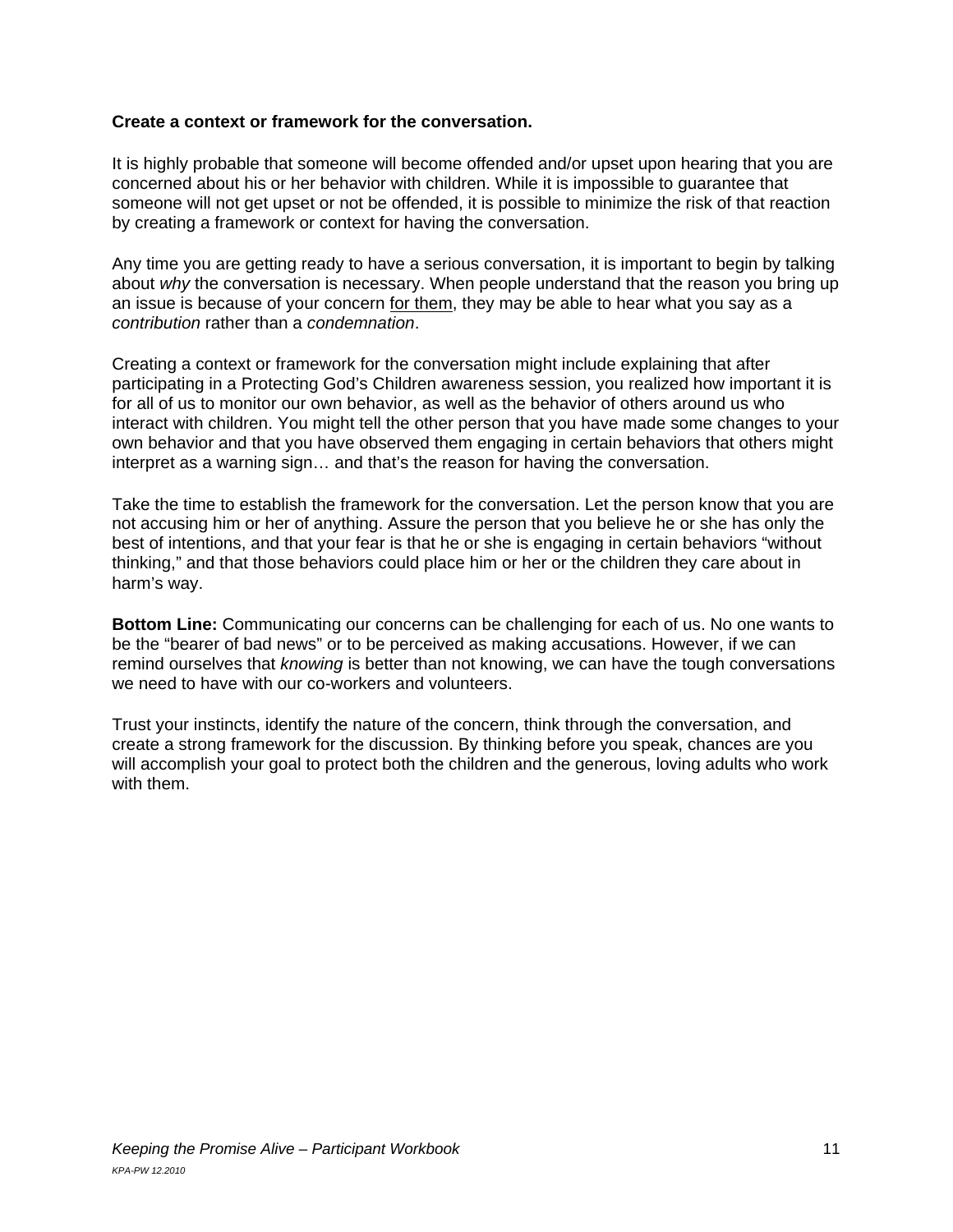### *How Can You Effectively Communicate Your Concerns? —* **Part 2**

Raising concerns about another person's behavior with children can be tricky business. And, as important as it is to communicate such a message, we sometimes find it difficult to do. In a recent article, we outlined the steps to take in preparation for having a difficult conversation with someone in your parish or school. In that article, we stressed the importance of thinking through the issue and creating a context or framework for the conversation— before you bring it up. In this article, part 2, we will talk about two more important aspects of communicating concerns:

- 1. Inviting others to monitor your behavior.
- 2. Following through on your communication.

#### **Invite others to monitor your behavior**

Even before you notice behavior that raises concerns, you can create an environment where observation and communication are the norm—where keeping an eye out for each other supports our collective commitment to be powerful role models for children and to create safe environments for everyone. An effective way to set the stage for creating environments where all of God's children are safe is to ask others to keep an eye on your interactions with children and young people—to monitor your behavior with children.

While we are dedicated to bringing God's message to youngsters in a powerful and effective way, those of us who are committed to children and youth ministry are sometimes oblivious to the way our interactions with the young people in our programs can "look" to other people. If we are doing something in our ministry that gives others concern, we would want to know so we could take immediate corrective action with regard to our own behavior. By asking others to keep an eye on your interactions with children and young people, you are helping to set the stage for having your entire faith community approach abuse prevention more proactively.

When we invite observation and comment, we are assured that others will be paying attention and will notice anything that inadvertently creates concern. Some of the consequences of this action are:

- Others can see that our commitment to creating a safe environment is boundless and includes self-examination.
- Others have the chance to see that communicating concerns is a proactive way to deal with a potentially devastating issue.
- By inviting monitoring from parents, co-workers, and colleagues, we can help dispel the notion that adult observers are on a "witch hunt."

When we invite others to monitor our behavior, we reaffirm that we are working together to find ways to eliminate all opportunities for a molester to gain access to the children in our community.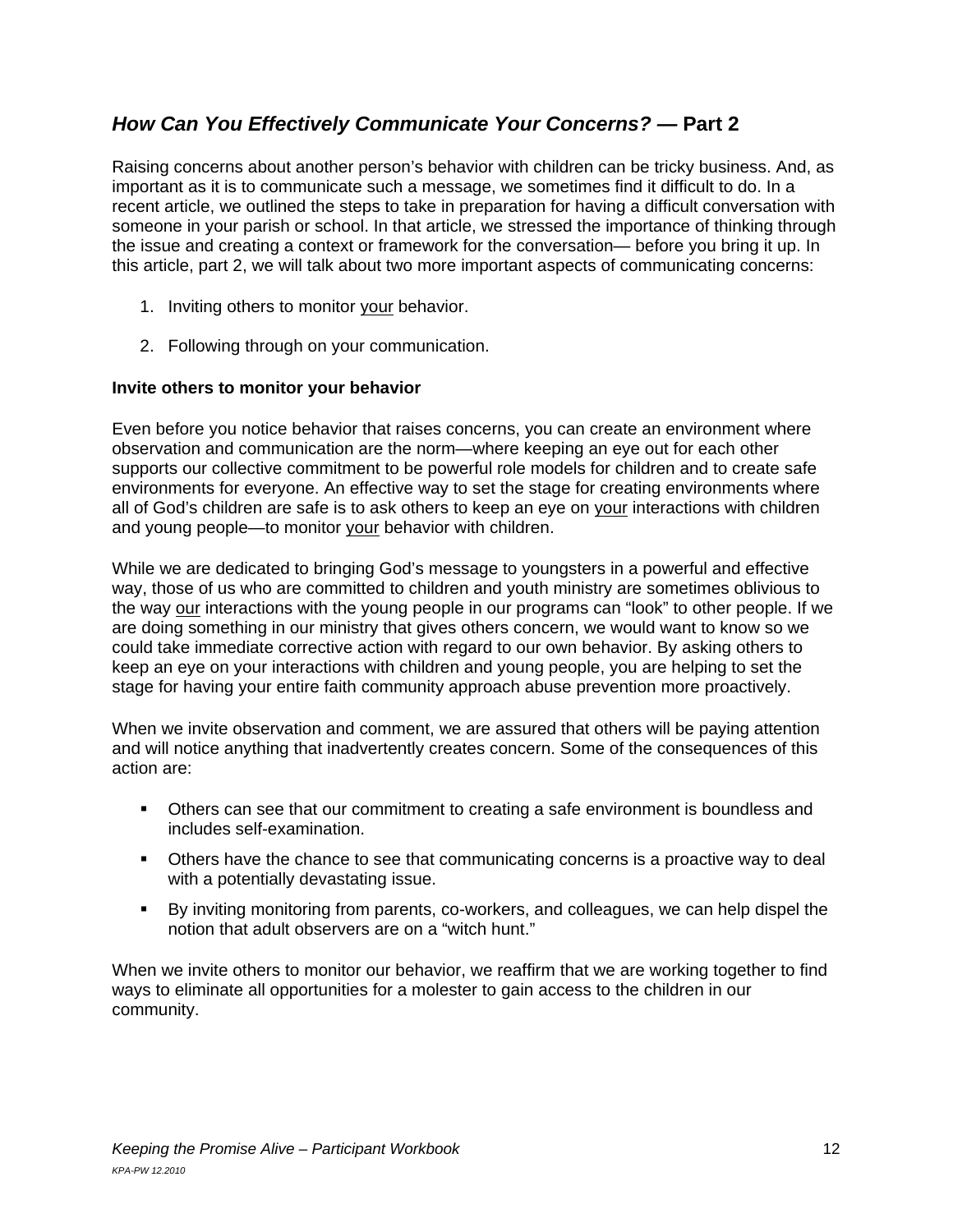#### **Follow through on the communication**

Remember, however, that the process doesn't end when we identify behavior that gives rise to a concern and communicate that concern to our supervisor. That's merely the beginning of the safe environment process. Real prevention requires ongoing and follow-up communication. To accomplish the goal of prevention, we must:

- Make sure that the concern was clearly communicated and understood.
- **Follow-up with the person.**

The easiest way to make sure that the concern was communicated clearly is to ask the person what they heard you say. Make sure that the message you intended to deliver was actually heard by the recipient. Taking this step assures both you and the person to whom you are communicating that any misconception or confusion will be cleared up immediately. This eliminates the possibility of unnecessary confusion and anger.

It is also important to remember that communication is not the end of the process. Communication is merely the beginning of *resolving* the issue. Once you are sure that the message was heard, give the person time to correct the unacceptable behavior and then followup with him or her to make sure he or she is, indeed, practicing appropriate behavior.

If you see a change in behavior as a result of the communication, acknowledge the person for taking the conversation in the spirit it was intended. If there is no change in the situation, don't be afraid to bring it up again, and again, and again—with the supervisor and the supervisor's supervisor until the matter is resolved to your satisfaction.

Establishing a commitment to safe environments means looking for the gaps in our programs that a child molester could exploit in order to gain access to children—and then removing those gaps. By monitoring each other's behavior and by effectively communicating our concerns to one another, we take major strides toward the ultimate goal of prevention.

### **Bottom line:**

When you advocate for an environment where each person invites everyone else to monitor his or her behavior, you are helping create a context for conversations—a context where concerns are effectively communicated, promptly discussed and addressed, and where follow-up monitoring and communication helps us to continuously improve the level of safety for all of God's children.

### *How to Relay Communicated Concerns*

In two recent training bulletins, we discussed ways that you can put together a conversation to communicate concerns about someone's behavior without causing additional angst or creating more problems. In this article, we go one step further to discuss how someone in a supervisory capacity can have an effective conversation to relay the communicated concern.

Some of you may be thinking of skipping this article. After all, you are not "in charge" of anything at the parish. While it may seem to you that you are not in a position of responsibility, the issues